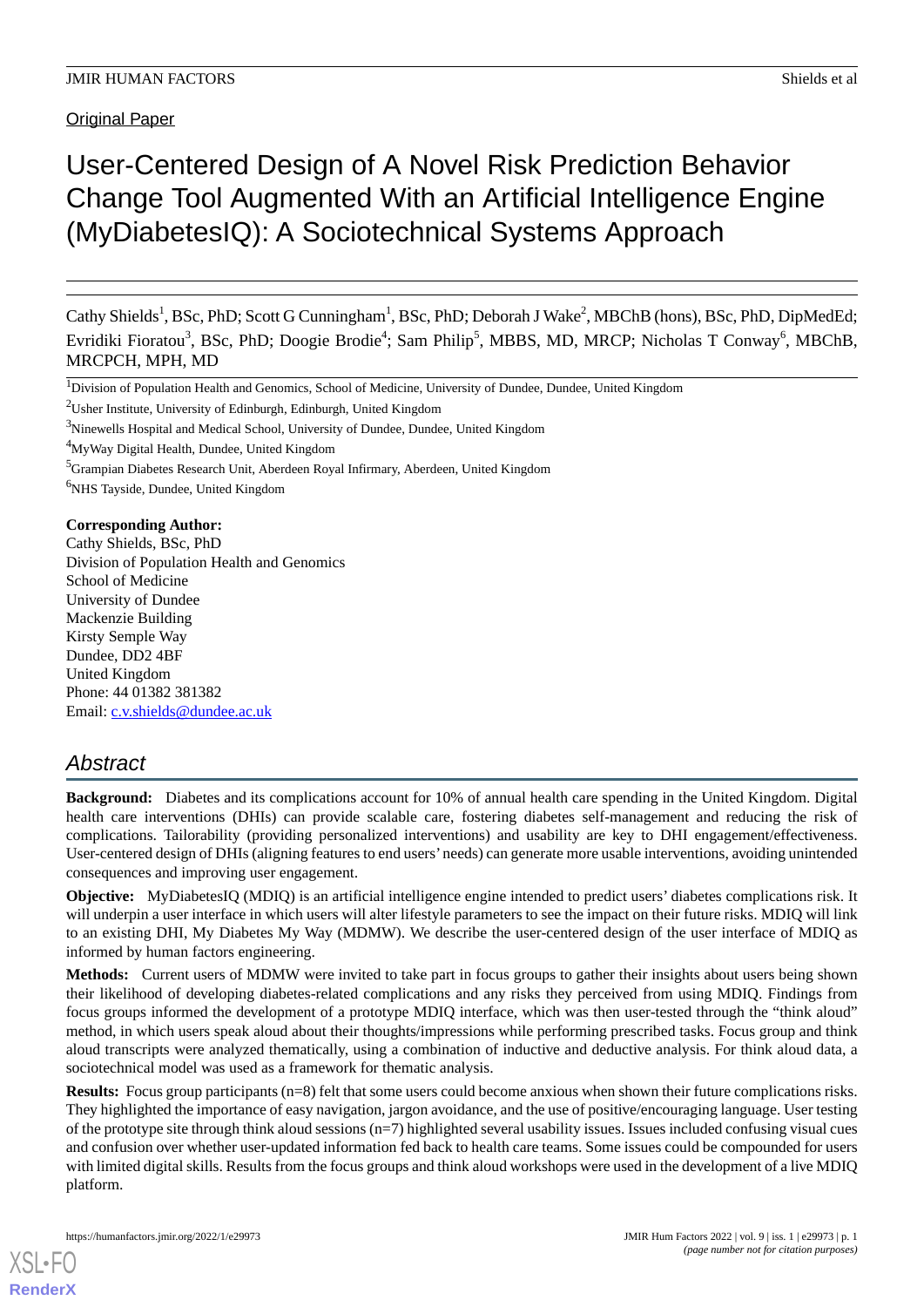**Conclusions:** Acting on the input of end users at each iterative stage of a digital tool's development can help to prioritize users throughout the design process, ensuring the alignment of DHI features with user needs. The use of the sociotechnical framework encouraged the consideration of interactions between different sociotechnical dimensions in finding solutions to issues, for example, avoiding the exclusion of users with limited digital skills. Based on user feedback, the tool could scaffold good goal setting, allowing users to balance their palatable future complications risk against acceptable lifestyle changes. Optimal control of diabetes relies heavily on self-management. Tools such as MDMW/ MDIQ can offer personalized support for self-management alongside access to users' electronic health records, potentially helping to delay or reduce long-term complications, thereby providing significant reductions in health care costs.

*(JMIR Hum Factors 2022;9(1):e29973)* doi:  $10.2196/29973$ 

#### **KEYWORDS**

diabetes mellitus; digital health intervention; eHealth; artificial intelligence; user-centred design; human factors; think aloud

# *Introduction*

Diabetes is a chronic disease affecting an estimated 463 million adults worldwide [[1\]](#page-10-0), with global spending related to diabetes and its complications exceeding US \$800 billion annually [[2\]](#page-10-1). Good control of diabetes decreases the risk of associated chronic complications [[3\]](#page-10-2). Digital health interventions (DHIs), delivered through interactive websites and mobile apps, have the potential to harness the omnipresence and growing computational power of electronic devices for the self-management of chronic diseases [\[4](#page-10-3)-[6\]](#page-10-4). Usability and "tailorability" are known to improve user acceptability and engagement with DHIs [[7](#page-10-5)[,8](#page-10-6)] and, therefore, potentially, their effectiveness. A relatively small number of studies have so far been published on DHI usability [[9\]](#page-10-7)*,* partly due to many such interventions being developed by commercial companies [\[10](#page-11-0)]. Fewer still have sought to include "end users" in usability testing.

The UK government's "Five Year Forward View" encourages and enables individuals to take greater responsibility for their health through the use of eHealth or mobile health services [\[11\]](#page-11-1), a sentiment that is mirrored in most high-income nations. This drive has become more pressing due to the impact of COVID-19, which has altered care models for people with diabetes (PWD) [[12\]](#page-11-2), necessarily shifting the focus towards remote care [[13\]](#page-11-3). Among all chronic conditions, diabetes is possibly the most amenable to the use of DHIs in scalable follow-up care [\[14](#page-11-4),[15\]](#page-11-5). Many of the challenges faced by people in managing their diabetes occur "in the moments of everyday life" [[15\]](#page-11-5) when a DHI has the potential to deliver targeted and timely assistance.

Considering how crucial usability is for a DHI, it is concerning that a recent evaluation of four top-rated diabetes apps found that they all suffered from usability problems, many of which were "very serious" [[16\]](#page-11-6). User-centered design of health interventions explicitly involves end users in their design, development, and evaluation [\[14](#page-11-4),[17\]](#page-11-7). This approach has the potential to produce more acceptable and usable DHIs [[18\]](#page-11-8) by ensuring from the outset that an intervention is targeted to end users' needs [\[19](#page-11-9),[20\]](#page-11-10). The use of iterative design cycles, which include end users at each stage of product development, is also recognized as being important in developing usable DHIs [[10\]](#page-11-0). Gaining a good understanding of the context in which specified users will interact with the product is also important [[21\]](#page-11-11).

Sittig and Singh's sociotechnical model [[22\]](#page-11-12) was developed to allow the social context of digital health care tools to be linked to the technical component, and it recognizes that the two components influence one another [[23\]](#page-11-13). It has previously been adapted by others to examine a range of different health care technologies, including patient-facing portals and health apps [[24](#page-11-14)[-26](#page-11-15)]. It allows for different sociotechnical dimensions to be dismantled for the purposes of examining them but also encourages consideration of the relationships between dimensions [[23\]](#page-11-13). The sociotechnical approach encompasses a human factors engineering approach, which attempts to optimize users'performance of tasks whilst making allowances for human capabilities and limitations in complex environments [[27\]](#page-11-16).

In recent times, it has become possible for artificial intelligence (AI), including machine learning (ML) algorithms, to underpin DHIs. ML algorithms analyze large data sets to detect patterns in data [[28\]](#page-11-17). They can generate predictive models, the outputs of which can support decision-making by users [\[29](#page-11-18)] and include predictions of future risks. Effective communication of risk within a DHI must take into account end users' health literacy and numeracy [\[30](#page-11-19)]. In addition, DHI interfaces should adhere to evidence-based recommendations for the presentation of complex risk information to patients (eg, use of plain language and use of absolute rather than relative risk) [[26](#page-11-15)[,30](#page-11-19)].

My Diabetes My Way (MDMW) [\[31](#page-11-20),[32\]](#page-11-21) is a DHI (interactive website and app) for PWD and their carers. It contains resources, including tailored information based on users' health/lifestyle data, interactive educational resources, and videos, as well as access to users' clinical data. MDMW has been used in Scotland since 2008 and has more recently (since 2018) been deployed in several National Health Service (NHS) Trusts in England (ie, Somerset, Northeast London, Lancashire, South Cumbria, Cheshire, and Merseyside), where it is known as MyWay Diabetes. MDMW takes a subset of data from primary and (where possible) secondary care. These include key diabetes indicators (eg, glycated hemoglobin  $[HbA<sub>1c</sub>]$ , blood pressure, and BMI), as well as eye and foot screening results, medication, and clinical correspondence. It provides users access to these records, as well as tailored advice and targeted resources based on each user's status. History graphs permit individuals to interrogate their data and progress over time. One area of the site (the "managing your condition" page) alerts users to missed screening visits (based on the Diabetes UK "15 Healthcare Essentials" [[11\]](#page-11-1)). Patients can manually enter home-recorded

 $XS$  $\cdot$ FC **[RenderX](http://www.renderx.com/)**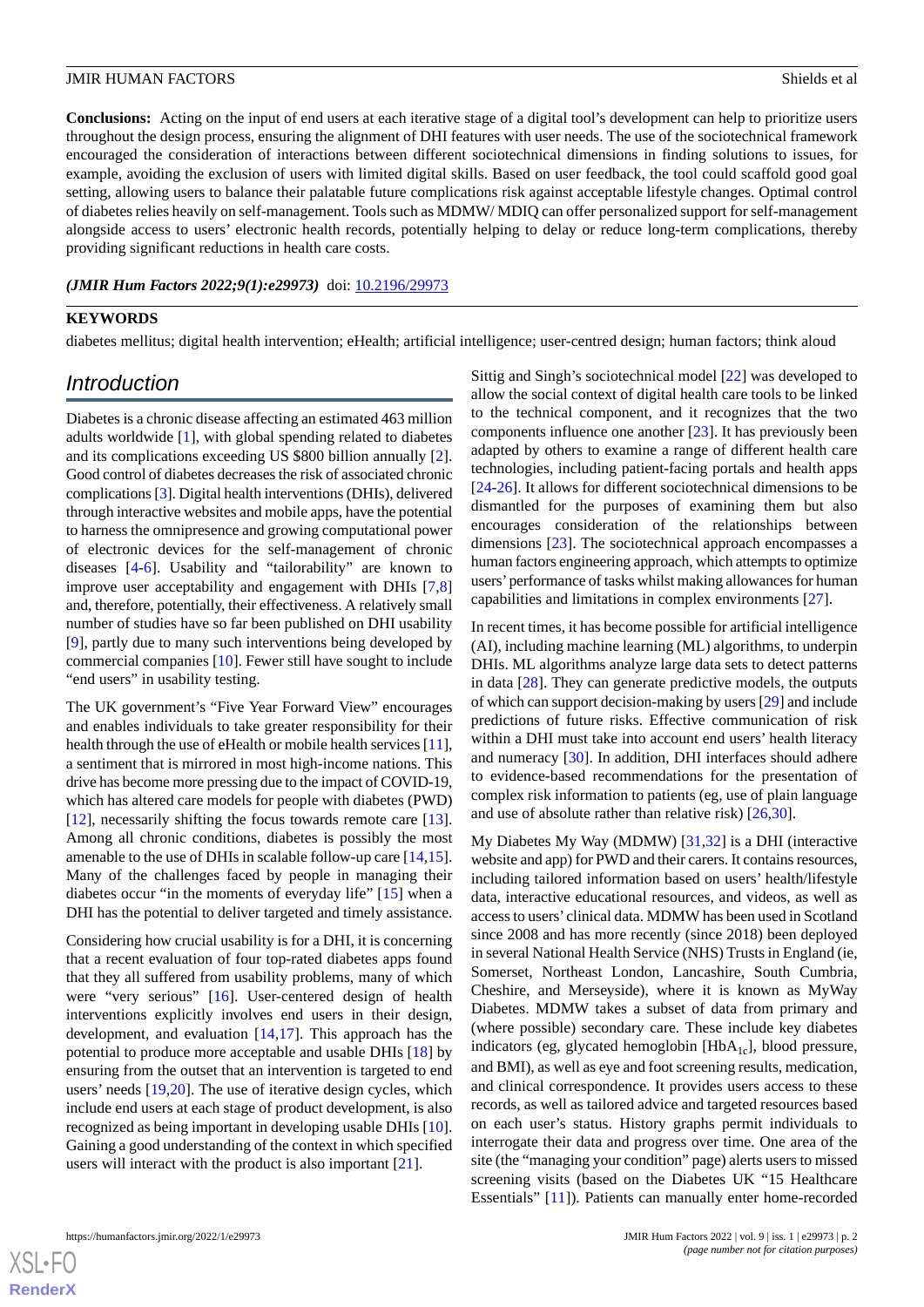data (eg, weight, blood pressure, and blood glucose) and set their own health and lifestyle goals.

An AI-augmented version of MDMW is being developed through linkage to the MyDiabetesIQ (MDIQ) analytics and reporting engine. MDIQ is linked to a knowledge base of approximately 70 validated machine learning models. It uses information from health care records (ie, linkages with hospital/general practitioner information technology systems) and home recordings (eg, Fitbit activity and home blood glucose data), driving predictive analytics. MDIQ models were developed in two ways: (a) using individual literature-published models and (b) meta-models derived from literature-published models, but delivering improved performance. Models were revalidated and tested in Scottish diabetes data sets, including NHS Greater Glasgow and Clyde (n=105,000) and Northwest London data sets (n=145,000). Proposed novel features underpinned by MDIQ include: (1) presenting users with their predicted risk of diabetes-related complications (based on their clinical and lifestyle data), (2) allowing users to visualize how lifestyle changes could impact their risk, (3) and providing ongoing, tailored feedback on progress toward users'own goals.

This study aims to provide an overview of the iterative design process of the enhanced interface of this DHI and how human factors have informed system development using the sociotechnical model as a theoretical framework [[22\]](#page-11-12). MDIQ AI models underpinning these additional features will be described in greater detail in a separate publication.

# *Methods*

# **Focus Groups**

Potential focus group participants were identified via local patient and public involvement (PPI) groups whose members had previously expressed an interest in taking part in diabetes-related research and who had consented to be contacted. Initial email contact was made by local research nurses. Interested patients were directed to contact the researcher for further information and to complete the consent process. Two of the authors (CS plus one other) moderated the focus group sessions, which were held in meeting rooms within a local private venue or hospital. Sessions were guided by an interview schedule ([Multimedia Appendix 1\)](#page-10-8) and screenshots of early designs (for a new-look homepage, goal-setting area, and novel risk prediction tool).

Focus groups were audio-recorded and later transcribed verbatim. NVivo 12 software (QSR International Ltd) was used to organize and code the textual data, which were analyzed using inductive thematic analysis [[33\]](#page-11-22). In an effort to reduce bias, qualitative data were coded by 2 authors, a researcher (CS) and a clinician (NC). Any conflicts in coding decisions were reviewed by both and resolved by discussion and consensus [[34\]](#page-12-0).

Where participants are quoted in the text, they are referred to by the number of the focus group they attended and their participant number (eg, FG1P1 = focus group 1, participant 1), along with their sex, age, and diabetes type.

NHS Health Research Authority Research Ethics Committee approvals were obtained (IRAS number: 258231).

# **Think Aloud Workshops**

Focus group participants were invited back to attend workshops to user test a prototype site, the development of which was guided by focus group findings. Not all participants returned; therefore, several additional participants were recruited from the original PPI list. Workshops followed the "think aloud" method [\[35](#page-12-1),[36\]](#page-12-2). In this method, the participant is asked to explain their thinking, opinions, actions, and reactions as they perform several prescribed tasks [[9\]](#page-10-7). Tasks given to users ([Multimedia Appendix 2](#page-10-9)) represented common actions for which the system would eventually be used. Several tasks were similar to actions that participants would be familiar with when using the existing MDMW site. Other tasks were novel, relating to unique MDIQ-augmented features. All tasks were validated by 2 of the authors (CS and NC) and collaborator Louise McIver.

Think aloud sessions took place in August 2020 and were conducted remotely due to COVID-19 restrictions at the time of the sessions. A schematic of the set-up for remote user testing is shown in [Figure 1](#page-3-0). Each participant was sent a Blackboard Collaborate link several days prior to their session. Blackboard Collaborate was chosen because no special software download was required by participants, who could then easily screen share. Sessions were recorded by the moderators, with participants' screens and speech captured simultaneously. Two moderators were present in each session: one (CS) introduced the activity, recorded the session, and made notes; the other (Louise McIver) gave instructions for think aloud tasks and encouraged the participant to continue to speak if they became quiet for too long.

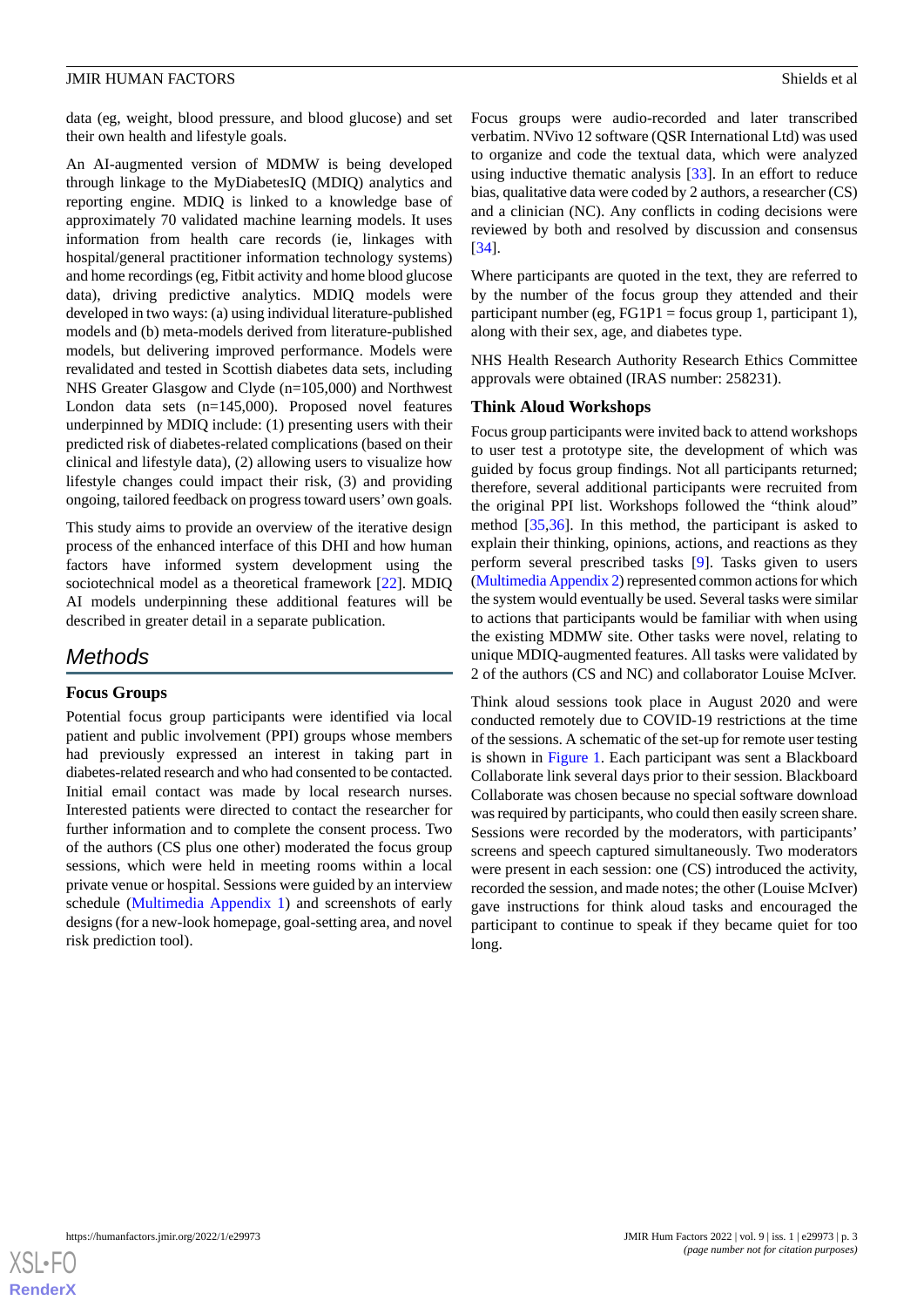<span id="page-3-0"></span>Figure 1. Schematic showing how think aloud method was performed remotely, using Blackboard Collaborate Ultra for the meeting environment. MDIQ: MyDiabetesIQ.



Video recordings of sessions were later transcribed verbatim, and each transcript was annotated with observations (eg, position/activity of the user's cursor). A combination of deductive and inductive thematic analysis was employed [[33\]](#page-11-22). Text fragments relating to usability problems were mapped onto all relevant dimensions of the sociotechnical model [[22\]](#page-11-12) (ie, human-computer interface, clinical content, workflow and communication, people, and hardware and software), which became the major themes. Within each of the dimensions, an inductive approach was used to identify subthemes that were generated from the data. Qualitative data were coded by 2 authors, a researcher (CS) and a clinician (NC). Any conflicts in coding decisions were reviewed by both and resolved by discussion and consensus [\[34](#page-12-0)].

Where participants are quoted in the text, they are referred to by participant number (eg, TA\_P1), along with their sex, age, and diabetes type.

The think aloud component of the study was deemed to be "service evaluation;" therefore, ethics approval was not required.

# *Results*

# **Focus Groups**

# *Focus Group Participant Demographics*

Two focus groups were conducted in November 2019 and January 2020 in two different regions of Scotland, with a total of 8 participants. There were 2 participants in the first group and 6 in the second group, giving a total of 8 participants. Most participants were male (6/8, 75%), a majority (5/8, 63%) had type 1 diabetes (T1D), and 3 (37%) had type 2 diabetes (T2D). The mean age was 64 years (range 49-83 years), and the mean time since diagnosis was 22 years (range 5-58 years). The average recording length of focus group sessions was 64 min.

# *Thematic Analysis*

Themes and subthemes generated from focus group transcripts through inductive thematic analysis are highlighted in [Figure](#page-4-0) [2.](#page-4-0) These are discussed below in relation to novel features of the MDIQ-augmented site.

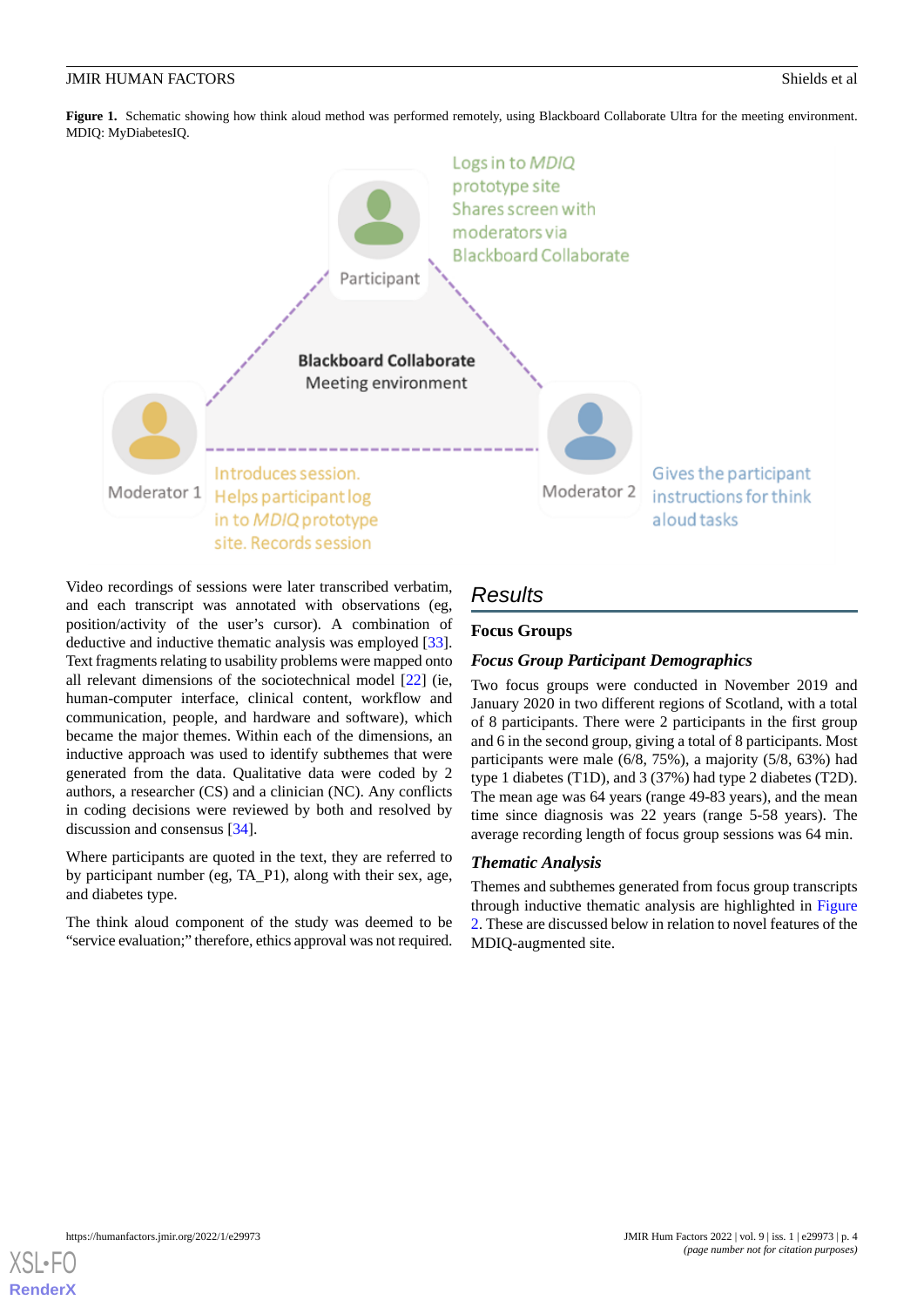<span id="page-4-0"></span>**Figure 2.** Themes and subthemes identified from focus group discussions.



#### **Potential to Empower Users**

The majority of participants (5/8, 63%) felt that some proposed new MDMW features had the potential to empower users. For example, one novel feature described to participants during focus groups was the potential for users to set their own goals via the system and then receive ongoing tailored feedback on progress made toward goals. Two (25%) participants felt that this could help to empower users. An example of this sentiment is given below:

*You'd set your weight goal and then say 'every week I'm going to step on the scales,' and then you'd put it in. It could be a useful tool as a specific thing. Especially if your doctor has wagged their finger at you.* [FG2P1, male, age 58, T1D]

In the case of a proposed new risk prediction tool, which would display a user's future risk of developing diabetes-related complications and allow them to alter sliders representing lifestyle choices to see how this impacts their risk, 5 (63%) participants felt that this had the potential to empower users by arming them with information, allowing them to take control:

*You've got the recipient taking decisions and setting their own targets...That might go down well with some folk. Very much so.* [FG1P2, male, age 83, T2D]

*…that's what you want. With diabetes, in particular, you want the patient to have control themselves.* [FG1P2, male, age 83, T2D]

Those participants who were positive about the risk prediction tool saw it as a way of facilitating users setting appropriate goals.

#### **Potential to Elicit Negative Feelings**

Despite the acknowledgment that users could be empowered by proposed features, 6 (75%) participants also felt that these could have undesirable effects such as eliciting negative feelings, including users becoming anxious or feeling as though they had "failed." In the case of goal-setting with ongoing feedback, there were concerns about the consequences if a user did not achieve their goals and that this might produce feelings of failure:

*I'm always wary about giving folk targets—what if they don't make the target? There is a consequence.* [FG1P2, male, age 83, T2D]

*I looked at it last night, and it said, 'your height is this, and your weight is that.' It says, 'you are overweight.' Now I was overweight by 200g! You know? But it said, 'You are overweight. You've failed. You've failed.'And that's down to the language that's in there. (referring to how the current MDMW system reports the user's current weight).* [FG2P1, male, age 58, T1D]

It was pointed out by 3 (38%) participants that goals should be "achievable" and "safe" and that some guidance may be needed on what constitutes a realistic goal. This would help to mitigate against risks:

*Yes, because they could be setting themselves up for failure just by making it [the goal] unrealistic.* [FG2P3, female, age 62, T1D]

*For those of us who are patients—we should agree the goal with the clinician. My goal is: 'I want to shave down my HbA1c or lose a few pounds or drive down my cholesterol' or whatever it might be. If they*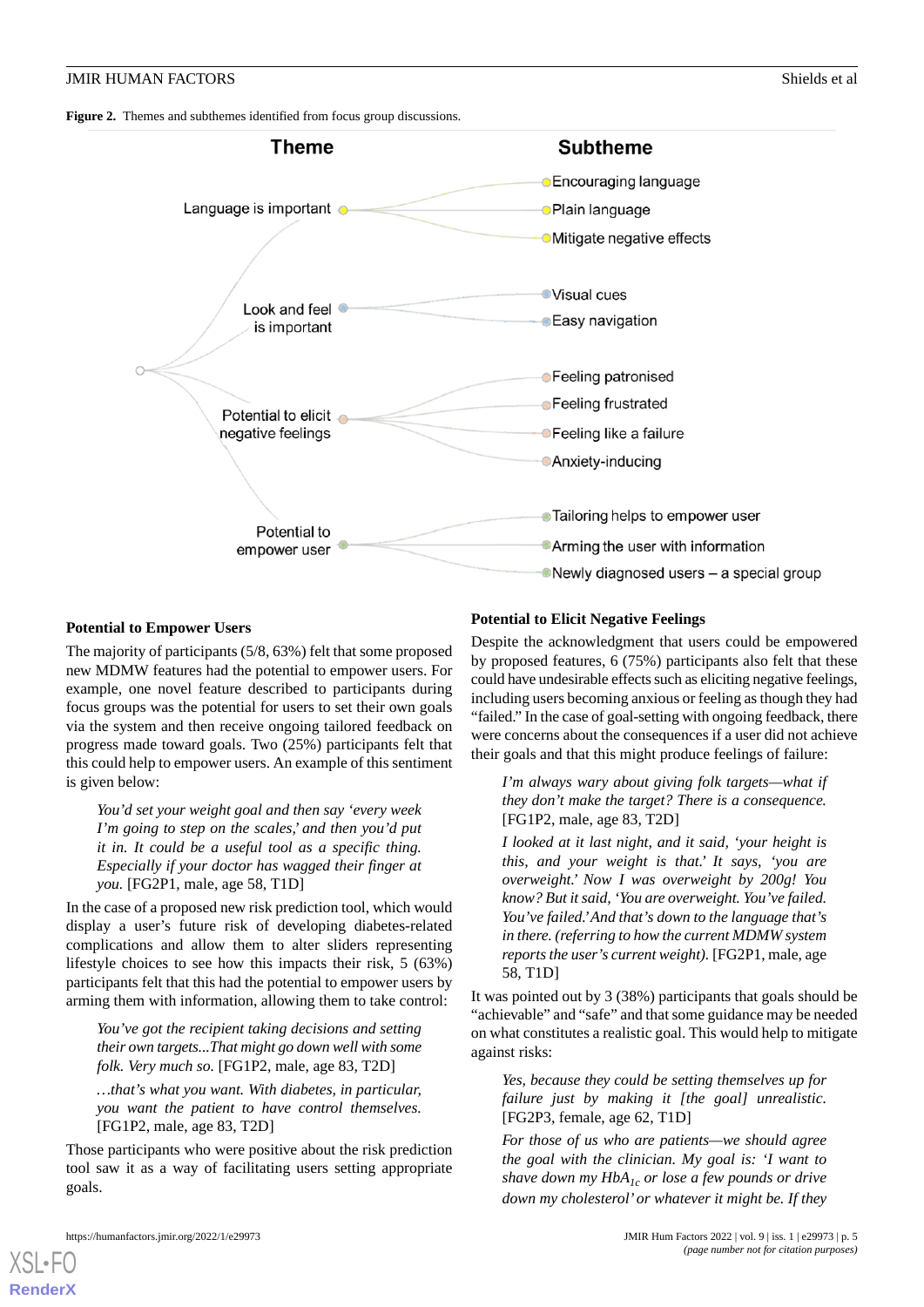*say, 'yes, you could maybe do that in the next 4 months' [sic]. I think it could be dangerous if you could randomly set your own goals.* [FG2P1, male, age 58, T1D]

Although recognized as potentially empowering for users, the risk prediction tool was seen by 4 (50%) participants to have the potential to cause anxiety (or to exacerbate existing health anxieties) due to users' risks being revealed to them:

*You can have a toggle to say 'I don't want to see that,' but again if someone is worried—is a natural worrier—then they would click 'yes, I want to see that kind of information' and then it's a positive—or a negative—feedback.* [FG1P1, male, age 62, T2D]

*If folk are prone to worry about things, it could make it worse. But for most of us we're quite pragmatic about it when you've had diabetes for a while.* [FG2P5, female, age 49, T1D]

Newly diagnosed users were regarded by 4 (50%) participants as a special group, who may feel more worried than other users when their future risks are revealed to them. However, it was also felt that they could be the group who could benefit the most from this information:

*New folk—it might scare them a bit, but…you can't have too much information.* [FG2P5, female, age 49, T1D]

*For newly diagnosed people, it would be really useful, and I would have found this—yes scary—but still giving me more information.* [FG2P1, male, age 58, T1D]

## **Language Is Important**

In terms of mitigating any anxiety arising from using the risk prediction tool, 5 (63%) participants agreed that the use of positive and encouraging language would be vital:

*I think you have to say that because it is lifestyle parameters, all of those can be addressed.* [FG2P1, male, age 58, T1D]

*Yes, so it's not all doom and gloom. This is what it would look like if you carry on, but there is a process for improving on that.* [FG2P2, male, age 66, T1D]

In order to further mitigate against anxiety about complications risk, 3 (38%) participants felt that users should be provided with extra guidance, such as information or a link alongside the risk prediction tool, directing them to mental health advice or suggesting that they speak to their health care provider (HCP) if they are concerned about what they have seen:

*People choose whether to see that or not, but if they do choose to see it, and the results are bad, then you could maybe put a link in or something to take them to the mental health questionnaire.* [FG1P1, male, age 62, T2D]

*How difficult would it be [for the site developers] if you're on it and you want to click on a link for support, like your diabetic nurse or your clinic?* [FG2P6, male, age 64, T2D]

# **"Look and Feel" of the Site**

The "look and feel" of the site was also considered important by 4 (50%) of the participants. Discussions on this theme fell into two subthemes: (1) that images and icons would be preferable to large blocks of text (or lists of data) and (2) that navigation should be easy and intuitive:

*…you end up with a string of menus. You look for your own measurements—there's eight or nine of them, and you work your way down them, and ok by the time you get to number nine you're beginning to forget what was number one! (referring to current MDMW site)* [FG1P2, male, age 83, T2D]

*If you were going into the front page with your five circles, and you tapped into one of the reds, and you got your graph, that would make sense. (responding to screenshots of possible new designs)* [FG1P2, male, age 83, T2D]

It was also felt, by 2 (25%) participants, that "jargon" should be avoided as much as possible and that any medical terms that are included should be accompanied by additional explanations:

*So I think alongside each complication, you could have an explanation of what that is…It should say what it specifically is—what it affects, I think it should give a bigger explanation.* [FG2P2, male, age 66, T1D]

*It needs to assume a low level of jargon knowledge.* [FG2P1, male, age 58, T1D]

## **Development of the Prototype Site**

User perceptions and preferences collected during focus group discussions were considered and discussed by the researcher (CS), several diabetes clinicians (NC and DW), and the lead platform developer (DB). Those that were felt by all members of the team to be useful and feasible were incorporated into the prototype site. In this way, user insights directly influenced prototype site development. For example, participants' desire for clear visual cues and easy navigation was addressed by giving the homepage a "clean" look, with colored blocks (containing representative icons) for each test result/lifestyle item. When clicked, the blocks took the user to further details about each item. In comparison to the current MDMW site that participants were used to, fewer clicks were required to reach frequently sought information (eg,  $HbA_{1c}$  history graphs and eye and foot screening results).

Participants' desire for positive language was also heeded. An example in the risk prediction tool was the addition of a heading: "Let's reduce your risk." In response to participants' demand for plain language (and for additional explanations where medical terms were necessary), diabetes-related complications in the risk prediction tool were condensed into a single (combined) risk of developing complications, with an information icon alongside to explain what kinds of complications this pertains to. The positive reaction to the risk prediction tool as a means of fostering suitable goals was harnessed by adding the option (via a button) to link outputs from this page to the goal-setting area.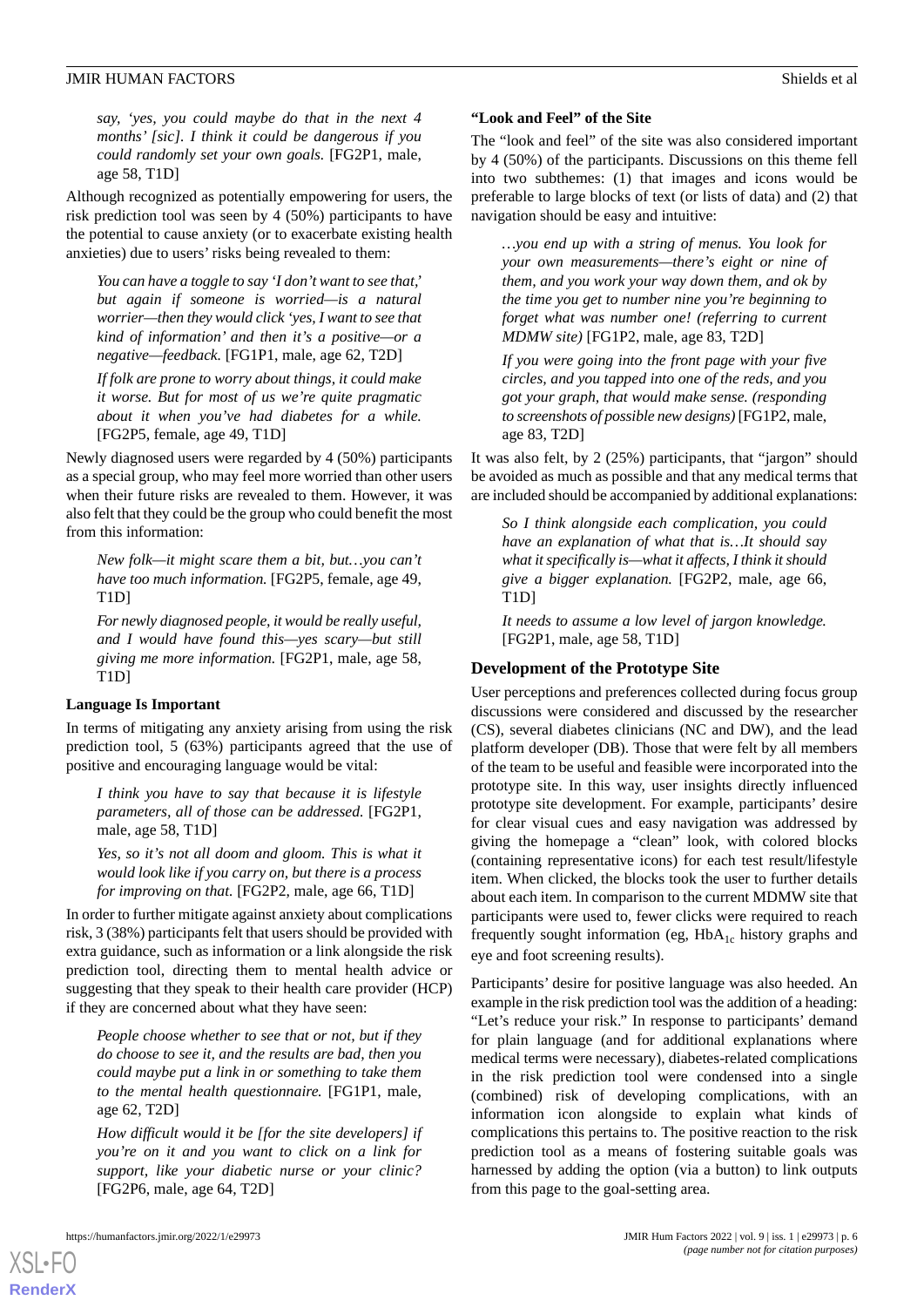## **Think Aloud Sessions**

### *Think Aloud Participant Demographics*

Seven participants took part in think aloud sessions with the prototype site. Of these, most were female (4/7, 57%), and most had T1D (5/7, 71%). The mean age was 52 years (range 35-62) years), and the mean time since diagnosis was 23 years (range 4-37 years). Sessions had an average length of 41 minutes.

# *Thematic Analysis*

The 126 pertinent text fragments were mapped onto the 5 relevant sociotechnical model dimensions, which formed the basis of the major (deductive) themes of the analysis. Through an inductive approach, subthemes were generated from the data within each of the 5 dimensions. Some fragments were coded into more than one thematic category, resulting in 136 fragments included in the analysis. Categories from the thematic analysis are summarized in [Figure 3.](#page-6-0)

<span id="page-6-0"></span>Figure 3. Thematic categories of think aloud transcript data. The major (deductive) themes were the five relevant dimensions of the sociotechnical model. Subthemes were (inductive) themes within each dimension that were generated from the data. HCP: health care provider; UI: user interface.



Usability issues identified from think aloud user testing are summarized below and are discussed in relation to each of the sociotechnical model dimensions.

#### **Human-Computer Interface**

The majority (79/136, 58%) of text fragments from think aloud transcripts mapped onto the human-computer interface dimension of the sociotechnical model. Within this dimension, 9 subthemes were identified ([Figure 3](#page-6-0)). One of the most prevalent of these, with 17 (13%) text fragments, was "confusing visual cues." Examples include users not realizing that an item on a page was clickable and it not being obvious what the different areas of a page represent:

*As I hover over it, it's 'coming up'which suggests it is clickable, but it's not that obvious. I wouldn't…it's not that obvious. (referring to an object's hover state)* [TA\_P1, female, age 35, T1D]

*One of my first thoughts was: it's not obvious. It needs to say 'current' and then 'future.' (referring to left-* *and right-hand sides of the risk prediction tool page)* [TA  $P2$ , female, age 49, T1D]

Another common theme, 15 (11%) text fragments, within the human-computer interface dimension was "unmet expectations." An example (in the risk prediction tool) was the expectation by users to be able to select a value for lifestyle/clinical variables and type in a replacement value, rather than changing this using a slider:

*It doesn't seem to highlight 'HbA1c'. Now with the 'smoking' you had the wee bubble so you could change it. And you had a slider bar for 'activity'. But with 'HbA1c, you've got nothing, so I don't know whether you click on it.* [TA\_P4, female, age 49, T1D]

"Inconsistencies within the site" was also a recurring theme within the human-computer interface dimension, 6 (4%) text fragments. An example was that some blocks on the homepage altered when hovered over (a shadow appeared around the edges), indicating to the user that they were clickable. Other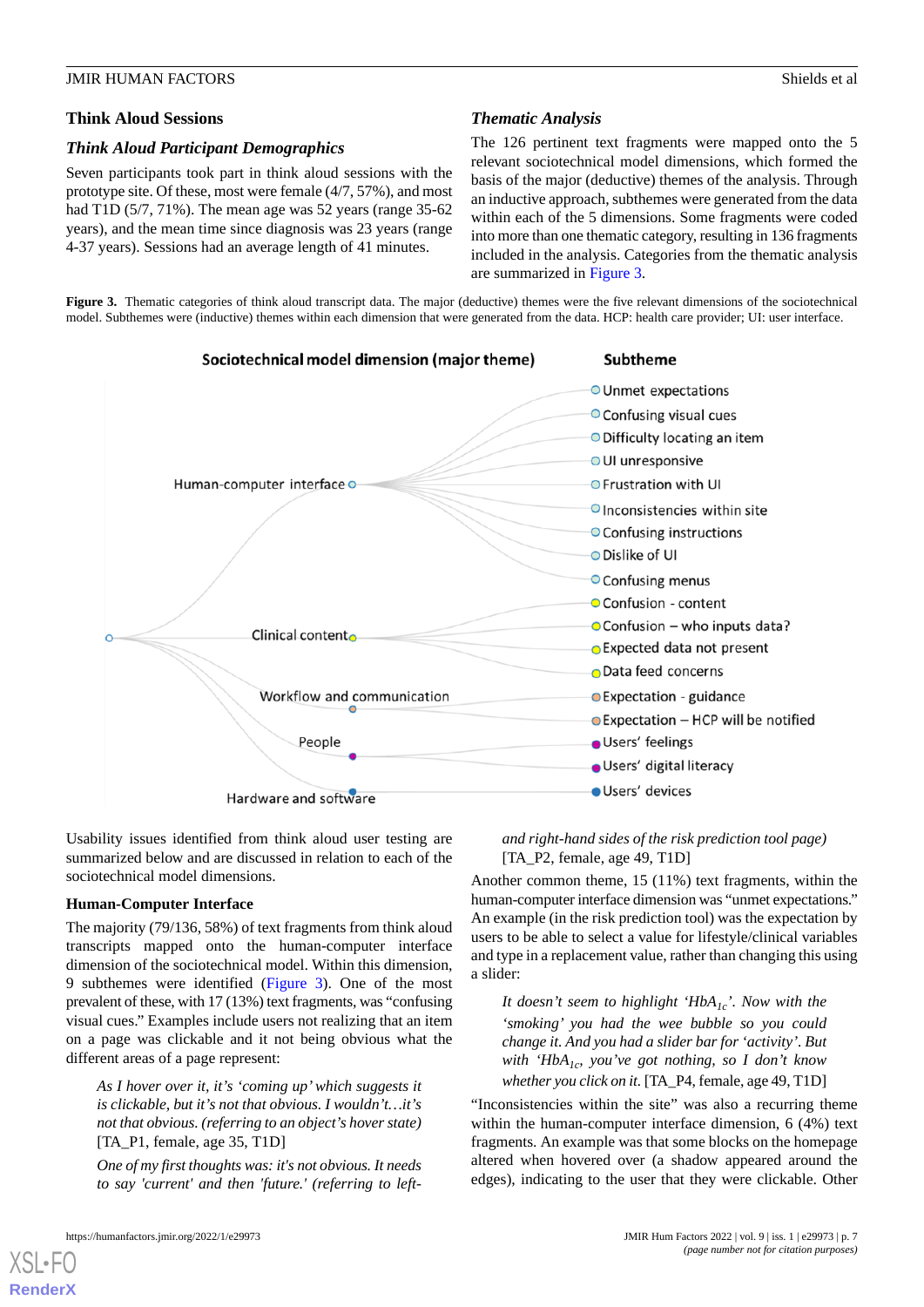blocks did not possess altered hover states, leading some users to assume these were not clickable.

Some items were unresponsive, leading to several users becoming frustrated. An example was a slider in which the value did not change as the user moved the slider button along and only refreshed once the button was released:

*Right so when you're actually clicking on the slider, although you can move it, it's not moving with the number.* [TA\_P2, female, age 49, T1D]

*It doesn't change as you move the slider. No…It's very, very fiddly.* [TA\_P4, female, age 49, T1D]

#### **Clinical Content**

Six text fragments (4%) referred to "confusion over who inputs data" (ie, whether it is the user or their health care team who should do this). Within the "managing your condition" page (a checklist of diabetes tests, checks, and services that all people with diabetes should receive), some items (eg, "have your legs and feet checked" and "have your blood pressure measured") are automatically updated by the system once the user has attended a screening appointment, while others (eg, "receive high-quality care if admitted to hospital" and "get emotional and psychological support") must be updated by the user.

*I thought that someone at the clinic would be doing that for you…it would be quite nice to have something to say that can be completed by the patient.* [TA\_P5, female, age 51, T1D]

Within "clinical content," there was also a subtheme of "expected data not being present." For example, 2 (29%) participants expected access to retinal scan images via the retinal status page.

#### **Workflow and Communication**

Three of the participants (43%) wrongly expected that their HCP would be notified when they entered data into the system. For example, within the "managing your condition" page, the user can tick "received" or "not received" alongside a checklist item such as "get emotional and psychological support." Some users incorrectly assumed that ticking "not received" would alert their GP that they needed further support. This is not the case, as the checklist is intended to serve only as a reminder for the user:

*So basically it gives the patient an opportunity to ask for something which they think could be useful to them.* [TA\_P3, male, age 62, T2D]

#### **People**

[XSL](http://www.w3.org/Style/XSL)•FO **[RenderX](http://www.renderx.com/)**

Four participants (57%) pointed out that users with limited digital skills might find it challenging to interact with some aspects of the DHI. This was mentioned in relation to using the risk prediction tool (which involves the user interacting with several sliders and toggles and interpreting risk prediction outputs), as well as in relation to navigating from the homepage to other pages, as in the following example:

*Having green boxes and red boxes is really good. I'm all for colors and highlighting things. Especially for*

*people who are not as tech-savvy, as I am not.* [TA\_P4, female, age 49, T1D]

Sentiments that the risk prediction tool could potentially cause anxiety, which had been expressed during focus groups, were reiterated by 4 (57%) think aloud participants:

*It might put a lot of pressure on some people because it's not as easy to change your HbA1c as just moving a slider.* [TA\_P5, female, age 51, T1D]

*It's important it's not rolled out to some patients who have a high risk and who have little or no opportunity to address that.* [TA\_P6, male, age 58, T1D]

Two participants (29%) commented that additional information that appears beneath page titles (eg, the  $HbA_{1c}$  page and weight and BMI page) explaining these medical/lifestyle terms were superfluous and could make users feel "patronized":

*The banner headline at the top. It's very patronizing. Stating the bleeding obvious, you know? For anyone who's been diagnosed for a while and has a bit of understanding about the condition.* [TA\_P6, male, age 58, T1D]

## **Hardware and Software**

Three text fragments (2%) referred to users' experience of the site being dependent on the device they use. One example is a list of screening results that appeared at the bottom of the retinal status page, which one participant felt might be missed by someone accessing the site using a mobile phone:

*Unless you know to scroll down you might miss that bit about retinopathy. I suppose if you were looking on a phone, as well, you might not see that.* [TA\_P5; female, age 51, T1D]

#### **Development of the Final Site**

User insights gained from focus groups and think aloud workshops with the prototype site were discussed among the researcher, clinicians, and developer (CS, NC, DW, and DB), and those that were feasible were used to inform the development of the final (live) MDIQ-augmented MDMW site. The resulting changes included the use of more positive and encouraging language throughout the site and mitigating users' anxieties. An example of the latter is a line of text added to the risk prediction tool suggesting that the user talks to their health care team if they are concerned about anything they have seen ([Table 1\)](#page-8-0). A user's risk of developing complications will be presented as a single "combined risk," with a breakdown of what those complications are (for users who wish to find out more). A simple explanation of what probability means will also be explained in a text box via an information icon ([Table](#page-8-0) [1\)](#page-8-0). A video will be added alongside the risk prediction tool, explaining how to use the tool, defining the terms used within the tool, and what the outputs mean. This will assist users with low digital and health literacy and will satisfy the need for plain language. The risk prediction tool will be displayed only after a new user's third visit to the MDMW site, allowing newly diagnosed users to become familiar with the site (and with having diabetes) before being presented with their complications risk forecast.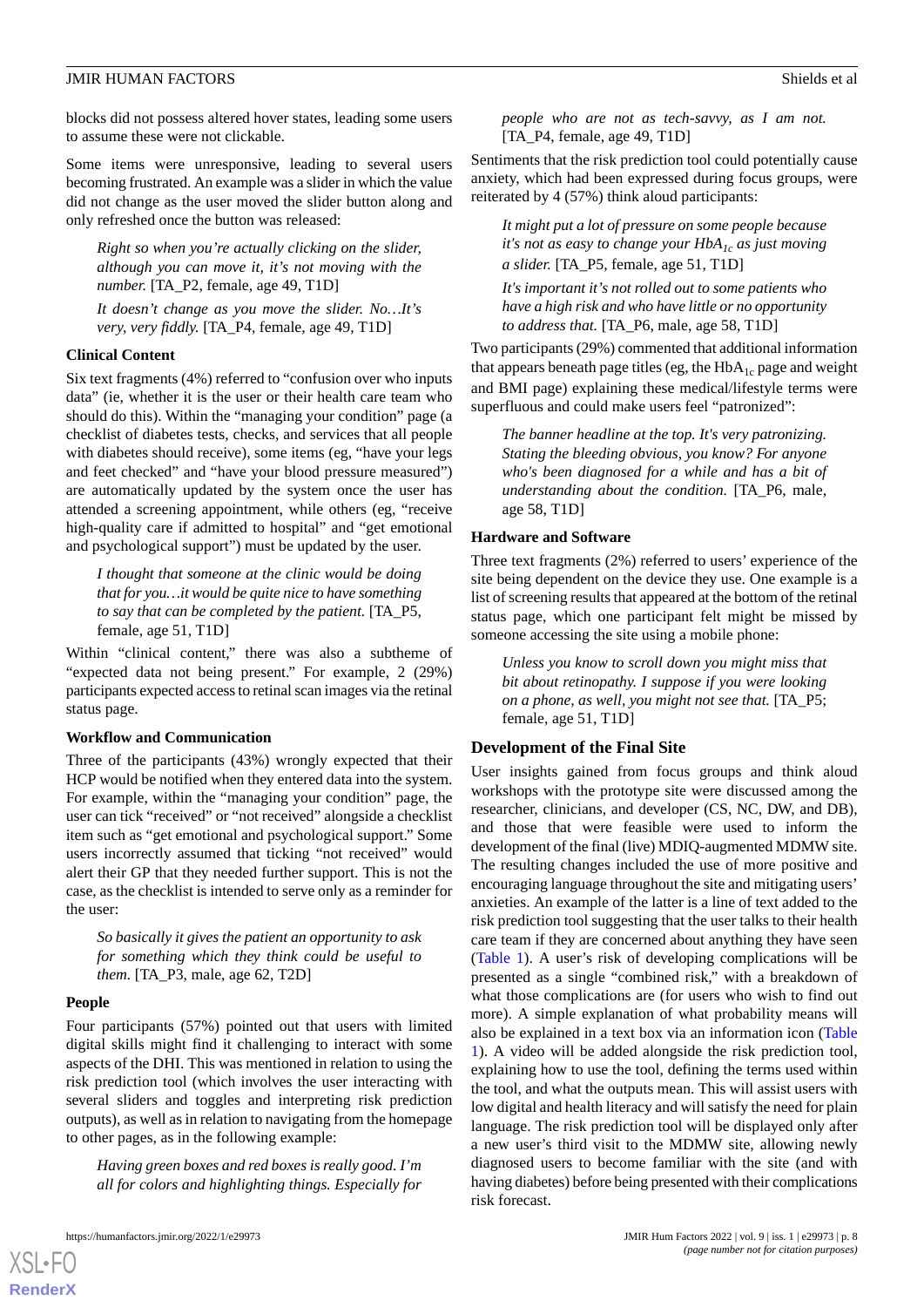In the final site, if a user saves the lifestyle settings in the risk prediction tool as goals, these will be saved to the goal-setting area of the site. Within the goal-setting area, such goals will appear alongside links to resources on setting achievable goals, as well as links to targeted education resources (eg, resources on smoking cessation for those who set a goal to "give up smoking").

<span id="page-8-0"></span>Several examples of unclear visual cues have been addressed in the final site. Within the risk prediction tool, the representation of "current risk" on the left-hand side of the risk prediction tool and potential "future risk" on the right-hand side, which had been unclear to several think aloud participants, has been made explicit (left side has been made smaller, and there are now clear labels above each side). Signposting to sliders within the risk prediction tool has also been improved ([Table](#page-8-0) [1\)](#page-8-0). Sliders have been made more consistently styled and more responsive (changing in real time as the slider button is dragged) in comparison with those in the prototype site.

Table 1. Examples of how insights gained during focus groups and think aloud workshops informed the development of the final MDIQ<sup>a</sup>-augmented MDMW<sup>b</sup> site.



<sup>b</sup>MDMW: MyDiabetes My Way.

# *Discussion*

[XSL](http://www.w3.org/Style/XSL)•FO **[RenderX](http://www.renderx.com/)**

# **Principal Findings**

This study has demonstrated that end-user involvement at each iterative stage of the design of a DHI can help to prioritize users' requirements throughout the design process. This novel version

of an existing DHI for diabetes (MDMW) will be underpinned by an ML engine (MDIQ). Before developing a prototype interface, developers were made aware of user perceptions and preferences collected during initial focus groups. The resulting prototype was then user tested through the think aloud method, leading to the development of a new live MDIQ-augmented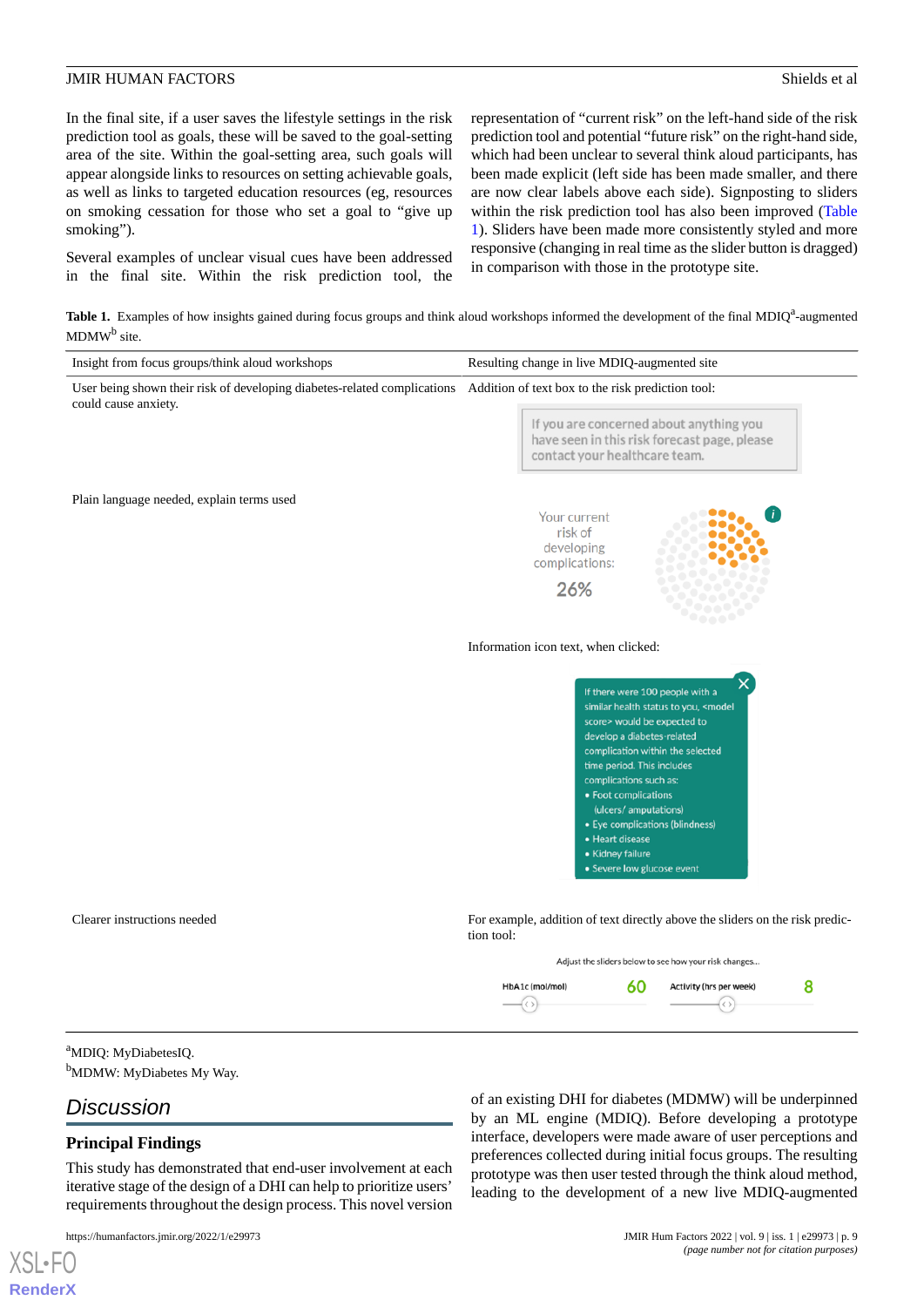MDMW site, soon to be released. This work paves the way for a future iteration of this user-centered design process, which will entail large-scale real-world testing of the live site.

The sociotechnical model used here as a framework for the thematic analysis of think aloud data [[22\]](#page-11-12) needed to be adapted, with 3 of the model dimensions ("internal organizational policies, procedures, culture and environment"; "external rules, regulations, and pressures"; "system measurement and monitoring") not being relevant in the context of this patient-facing DHI. These dimensions are more applicable in clinician-facing health information technology used in formal health care settings, in which the model was originally conceived [[22\]](#page-11-12). Think aloud data were therefore mapped onto the remaining 5 dimensions of the model ("human-computer interface," "clinical content," "workflow and communication," "people," and "hardware and software"), and subthemes were generated from the data.

It is useful to consider our findings in relation to each of the dimensions of the sociotechnical model individually. However, there is much interplay between dimensions. For example, many of the subthemes described within the human-computer interactions dimension (eg, "unclear visual cues" and "unclear instructions") would be compounded for a user who has limited digital skills (people dimension). Confusion over who inputs data (clinical dimension) could be avoided by addressing issues around human-computer interactions, including visual cues and instructions. Understanding the connections between the model dimensions can help developers find solutions that don't focus on one dimension while ignoring the impact of a given solution on others (ie, unintended consequences) [\[37](#page-12-3)]. This can additionally help developers to understand the wider sociotechnical structures already in place that could aid or constrain adoption of the technology under development [\[23](#page-11-13)] (eg, realizing that cues might be obvious to users who are used to interacting with online platforms but may not be obvious to less technically literate users). Awareness of these interactions between dimensions can help to make the site more usable for all users.

This study has demonstrated that viewing usability problems through a sociotechnical lens, and considering links between sociotechnical dimensions, can help foster the development of a more acceptable DHI. Findings from prototype usability testing are being used to inform the development of the final site, such as when an unclear visual cue was identified (human-computer interactions dimension), it was amended to address concerns regarding digital literacy (people dimension). Similarly, users expressed some confusion regarding which data items were updated automatically and which items were to be updated by the user (clinical dimension). There was also confusion over which self-entered data items were fed back to the health care team (workflow and communication dimension). The user interface will be amended to clarify both and to mitigate against clinical risk.

This study found that participants were more receptive to users setting goals based on the outputs generated by the risk prediction tool compared to straightforward goal setting, where a user simply sets a goal for themselves ("potential to empower

users" theme). Some participants were concerned about users setting "unrealistic" goals, thereby "setting themselves up for failure," or setting "unsafe" goals (people dimension). In response, the DHI now incorporates a link to the goal-setting area within the risk prediction tool and has been amended to highlight the need to set achievable goals, with the aim to provide a "scaffold" to foster healthy goals whilst aligning these goals with the user's accepted level of risk of diabetes complications.

Participant desires may not always be actionable, particularly when they rely on third parties whose working practices cannot be dictated by the DHI developers; for example, validation and approval of all user-set goals by clinicians were deemed desirable by some participants but would require clinicians to have extra time and flexibility in their working practices to facilitate this (workflow and communication dimension).

The possibility of the system offering ongoing feedback on progress toward user-set goals was suggested to focus group participants. The platform will continue to be developed with the potential to incorporate goal-setting notifications and alerts via email and mobile devices in the future. Any such developments will need to address participants' concerns regarding the potential to induce anxiety or feelings of failure in the event of a goal not being achieved.

During focus group discussions, most participants expressed a need for "plain language" (avoidance of medical jargon), as well as the addition of explanations alongside medical terms. This informed the decision to condense the initial information given to users, with additional information accessed via an information icon. There were, however, contrasting views around annotating items with further explanations, with some users feeling "patronized." PWD are a diverse group, and preferences will differ amongst individuals. For example, the needs of someone with longstanding diabetes will likely differ from someone who is newly diagnosed (ie, participants identified this latter group as having a lot to gain from the platform). MDMW already encompasses some degree of tailoring (eg, diabetes type, cholesterol, and blood pressure). Further tailoring (eg, user preference, diabetes duration, etc) is technically possible, although there is the potential that in doing so, the platform may become overly complicated.

#### **Limitations of the Study**

Attempts to recruit a more diverse group of participants via purposive sampling were not realized owing to poor response rates to the initial invite. The number of participants was relatively small and skewed towards older people with T1D who have had diabetes for many years. However, due to the rich data it delivers, the think aloud method requires only small numbers of participants, a suggested sample size of 5 to 8 participants, to uncover a high proportion of usability problems [[9\]](#page-10-7). In addition, the participants were all considered "expert patients" whose experience provided valuable insights.

Social distancing necessitated by the COVID-19 pandemic resulted in the use of remote online user testing. This approach has known disadvantages, such as moderators needing to deal with unexpected technical issues during sessions and participants

```
XS\cdotFC
RenderX
```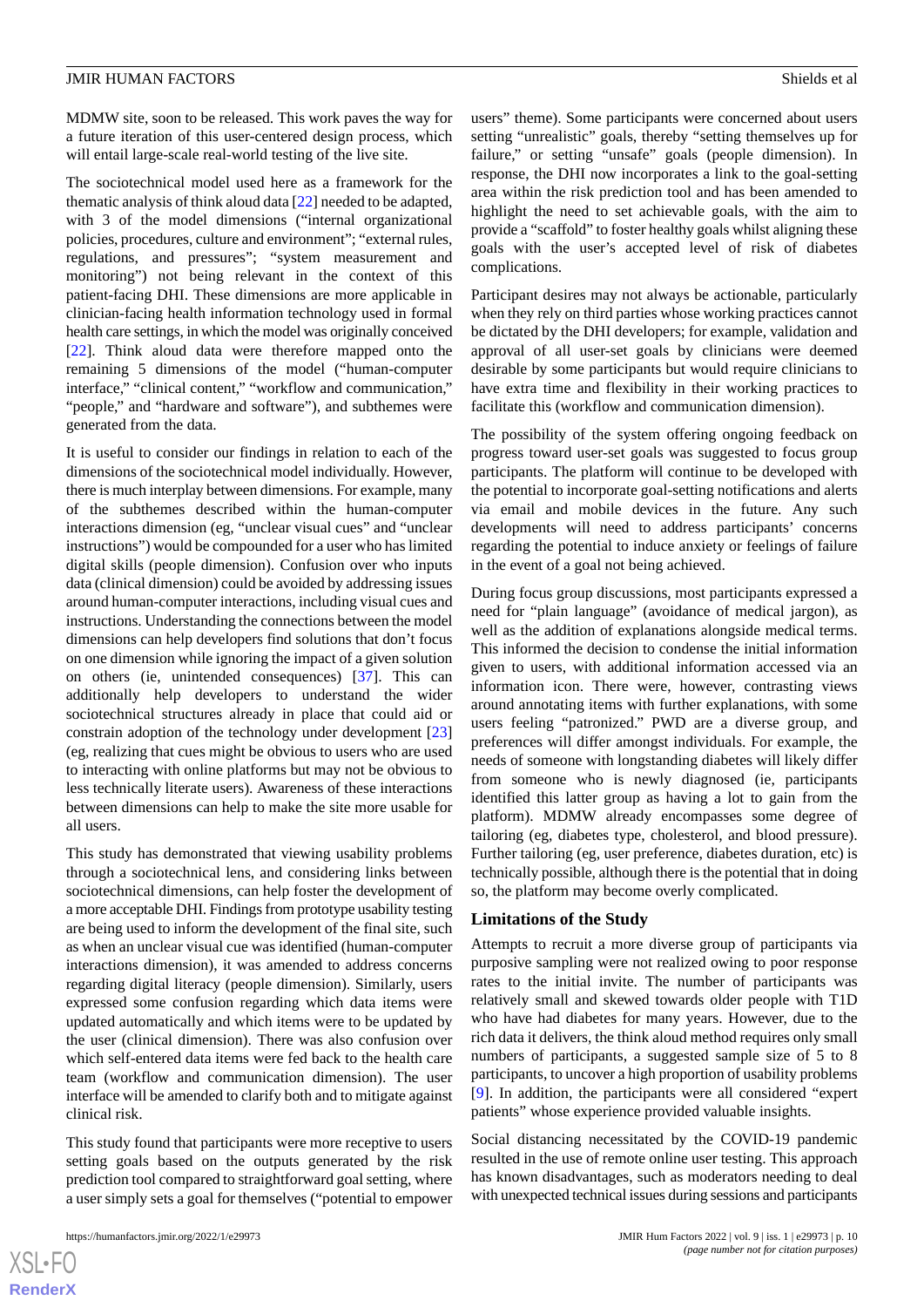potentially facing a cognitively demanding environment (ie, navigating a video conferencing tool as well as testing the online intervention in question) [[38\]](#page-12-4). Efforts were made to minimize these issues by giving clear instructions prior to sessions and by reassuring participants during sessions. In addition, remote online user testing provides several potential benefits: participants can be observed using the intervention in a more authentic context compared with sitting in a lab with researchers, and participants have more control over the session than they would in a lab setting (eg, muting their audio) [[38\]](#page-12-4).

# **Conclusions**

This study demonstrates that acting on the input of end users at each stage of development can help to build more acceptable DHIs, aligning features to users'needs and avoiding unintended consequences that might cause disengagement. Good control of diabetes already relies heavily on self-management. The disruption of clinical services secondary to the COVID-19 pandemic only served to accentuate the importance of diabetes self-management. Digital tools such as MDMW (and particularly the MDIQ-enhanced version now being developed) can offer personalized support for self-management, alongside access to patients' electronic health records in a user-friendly environment. These features can facilitate self-management, thereby reducing users' risk of developing diabetes-related complications (with potential significant reductions in health care costs). This study serves as an exemplar of user-centered design that will ensure that MDMW is relevant and usable for people with diabetes.

# **Acknowledgments**

We would like to thank the My Diabetes My Way (MDMW) users who took part in this study. Thanks also to Louise McIver, who assisted in moderating think aloud sessions.

# <span id="page-10-8"></span>**Conflicts of Interest**

SGC and DJW are cofounders and shareholders of MyWay Digital Health. DB is an employee of MyWay Digital Health.

# **Multimedia Appendix 1**

<span id="page-10-9"></span>Focus group schedule. [[DOCX File , 14 KB](https://jmir.org/api/download?alt_name=humanfactors_v9i1e29973_app1.docx&filename=c150ebe6e6ef7300677337e65f8ed95d.docx)-[Multimedia Appendix 1\]](https://jmir.org/api/download?alt_name=humanfactors_v9i1e29973_app1.docx&filename=c150ebe6e6ef7300677337e65f8ed95d.docx)

# **Multimedia Appendix 2**

<span id="page-10-0"></span>Tasks evaluated in the think aloud sessions. [[DOCX File , 15 KB](https://jmir.org/api/download?alt_name=humanfactors_v9i1e29973_app2.docx&filename=d572e32bf8d1b61f2c3aaadae563b77b.docx)-[Multimedia Appendix 2\]](https://jmir.org/api/download?alt_name=humanfactors_v9i1e29973_app2.docx&filename=d572e32bf8d1b61f2c3aaadae563b77b.docx)

# <span id="page-10-1"></span>**References**

- <span id="page-10-2"></span>1. International Diabetes Federation. IDF DIABETES ATLAS, Ninth Edition. URL: <https://diabetesatlas.org/en/> [accessed 2021-06-20]
- <span id="page-10-3"></span>2. Garg S. The "Economic Health" of U.S. Health Care and Role of Middlemen. Diabetes Technology & Therapeutics 2020 Feb 01;22(2):136-141. [doi: [10.1089/dia.2019.0395\]](http://dx.doi.org/10.1089/dia.2019.0395) [Medline: [31674806](http://www.ncbi.nlm.nih.gov/entrez/query.fcgi?cmd=Retrieve&db=PubMed&list_uids=31674806&dopt=Abstract)]
- 3. Alberti K, Zimmet P. Definition, diagnosis and classification of diabetes mellitus and its complications. Part 1: diagnosis and classification of diabetes mellitus. Provisional report of a WHO Consultation. Diabet Med 1998 Jul;15(7):539-553. [doi: [10.1002/\(sici\)1096-9136\(199807\)15:7<539::aid-dia668>3.0.co;2-s\]](http://dx.doi.org/10.1002/(sici)1096-9136(199807)15:7<539::aid-dia668>3.0.co;2-s) [Medline: [9686693](http://www.ncbi.nlm.nih.gov/entrez/query.fcgi?cmd=Retrieve&db=PubMed&list_uids=9686693&dopt=Abstract)]
- <span id="page-10-4"></span>4. Ben-Zeev D, Kaiser SM, Brenner CJ, Begale M, Duffecy J, Mohr DC. Development and usability testing of FOCUS: A smartphone system for self-management of schizophrenia. Psychiatric Rehabilitation Journal 2013 Dec;36(4):289-296. [doi: [10.1037/prj0000019](http://dx.doi.org/10.1037/prj0000019)] [Medline: [24015913](http://www.ncbi.nlm.nih.gov/entrez/query.fcgi?cmd=Retrieve&db=PubMed&list_uids=24015913&dopt=Abstract)]
- <span id="page-10-5"></span>5. Cafazzo JA, Casselman M, Hamming N, Katzman DK, Palmert MR. Design of an mHealth App for the Self-management of Adolescent Type 1 Diabetes: A Pilot Study. J Med Internet Res 2012 May 08;14(3):e70. [doi: [10.2196/jmir.2058](http://dx.doi.org/10.2196/jmir.2058)] [Medline: [22564332](http://www.ncbi.nlm.nih.gov/entrez/query.fcgi?cmd=Retrieve&db=PubMed&list_uids=22564332&dopt=Abstract)]
- <span id="page-10-6"></span>6. Schnall R, Rojas M, Bakken S, Brown W, Carballo-Dieguez A, Carry M, et al. A user-centered model for designing consumer mobile health (mHealth) applications (apps). Journal of Biomedical Informatics 2016 Apr;60:243-251. [doi: [10.1016/j.jbi.2016.02.002](http://dx.doi.org/10.1016/j.jbi.2016.02.002)] [Medline: [26903153\]](http://www.ncbi.nlm.nih.gov/entrez/query.fcgi?cmd=Retrieve&db=PubMed&list_uids=26903153&dopt=Abstract)
- <span id="page-10-7"></span>7. Kreuter M, Farrell D, Olevitch L, Brennan L. Tailoring Health Messages: Customizing Communication with Computer Technology. Abingdon-on-Thames, Oxfordshire, England, UK: Routledge; 2013.
- 8. Henshall C, Davey Z, Jacelon C, Martin C. A usability study to test the effectiveness, efficiency and simplicity of a newly developed Internet-based Exercise-focused Health App for Lung cancer survivors (iEXHALE): Protocol paper. Health Informatics J 2019 Oct 21;26(2):1431-1442. [doi: [10.1177/1460458219882268](http://dx.doi.org/10.1177/1460458219882268)] [Medline: [31631739\]](http://www.ncbi.nlm.nih.gov/entrez/query.fcgi?cmd=Retrieve&db=PubMed&list_uids=31631739&dopt=Abstract)
- 9. Georgsson M, Staggers N. An evaluation of patients' experienced usability of a diabetes mHealth system using a multi-method approach. J Biomed Inform 2016 Feb;59:115-129 [[FREE Full text](http://linkinghub.elsevier.com/retrieve/pii/S1532-0464(15)00276-2)] [doi: [10.1016/j.jbi.2015.11.008\]](http://dx.doi.org/10.1016/j.jbi.2015.11.008) [Medline: [26639894](http://www.ncbi.nlm.nih.gov/entrez/query.fcgi?cmd=Retrieve&db=PubMed&list_uids=26639894&dopt=Abstract)]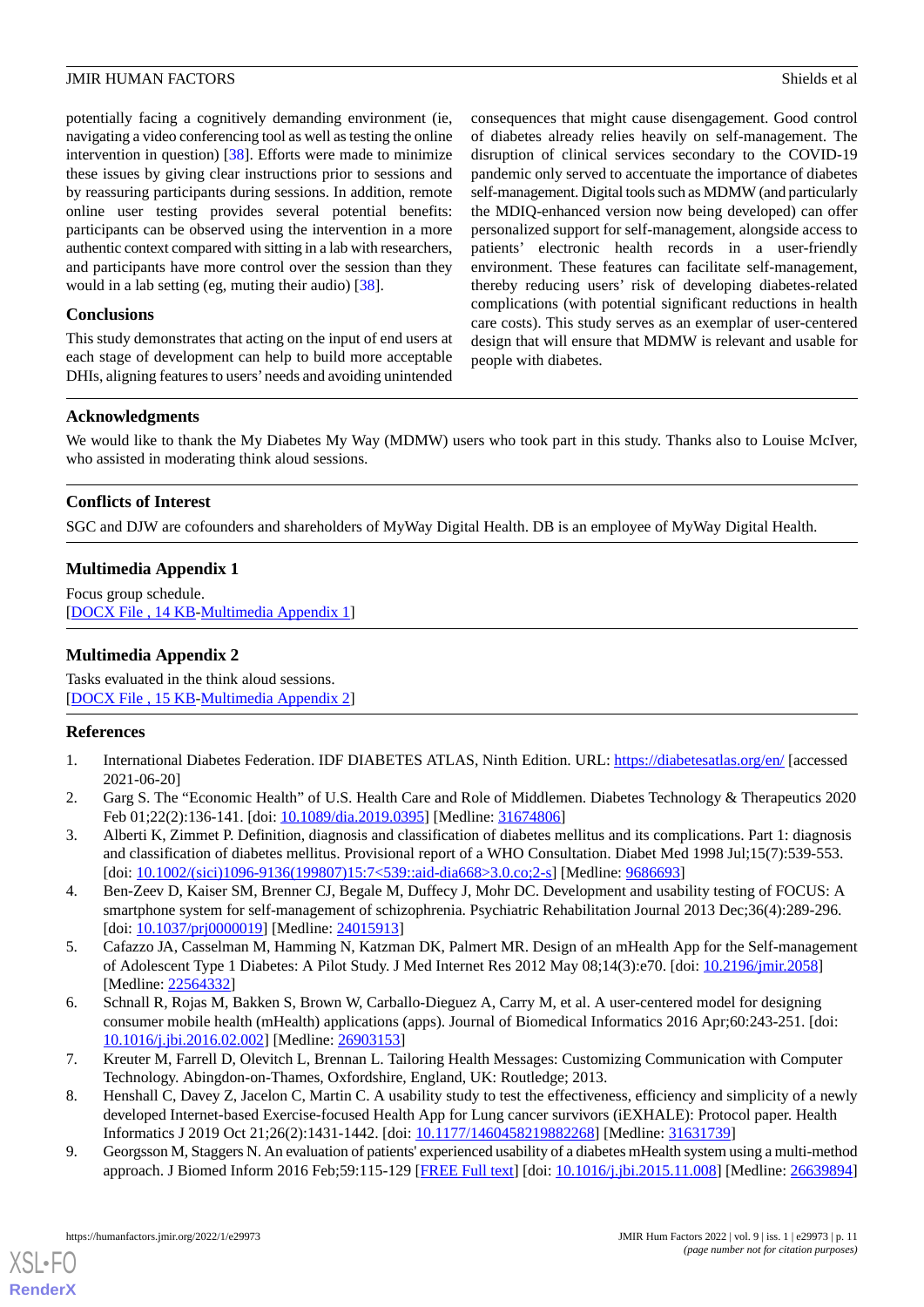- <span id="page-11-0"></span>10. Maramba I, Chatterjee A, Newman C. Methods of usability testing in the development of eHealth applications: A scoping review. International Journal of Medical Informatics 2019 Jun;126:95-104. [doi: [10.1016/j.ijmedinf.2019.03.018](http://dx.doi.org/10.1016/j.ijmedinf.2019.03.018)] [Medline: [31029270](http://www.ncbi.nlm.nih.gov/entrez/query.fcgi?cmd=Retrieve&db=PubMed&list_uids=31029270&dopt=Abstract)]
- <span id="page-11-2"></span><span id="page-11-1"></span>11. NHS England. Five Year Forward View. 2014. URL: [http//Www.England.Nhs.Uk/Wpcontent/Uploads/2014/10/5yfv-Web.](http//Www.England.Nhs.Uk/Wpcontent/Uploads/2014/10/5yfv-Web.Pdf) [Pdf](http//Www.England.Nhs.Uk/Wpcontent/Uploads/2014/10/5yfv-Web.Pdf) [accessed 2021-06-20]
- <span id="page-11-3"></span>12. Pelizzola D. Diabetes assistance before, during and after Covid-19 in Ferrara, Italy. International Journal of Care Coordination 2020 Sep 11;23(2-3):61-64. [doi: [10.1177/2053434520954614](http://dx.doi.org/10.1177/2053434520954614)]
- <span id="page-11-4"></span>13. Fuchs J, Hovorka R. COVID-19 and Diabetes: Could Diabetes Technology Research Help Pave the Way for Remote Healthcare? J Diabetes Sci Technol 2020 May 30;14(4):735-736. [doi: [10.1177/1932296820929714](http://dx.doi.org/10.1177/1932296820929714)] [Medline: [32475169](http://www.ncbi.nlm.nih.gov/entrez/query.fcgi?cmd=Retrieve&db=PubMed&list_uids=32475169&dopt=Abstract)]
- <span id="page-11-5"></span>14. Fico G, Martinez-Millana A, Leuteritz J, Fioravanti A, Beltrán-Jaunsarás ME, Traver V, et al. User Centered Design to Improve Information Exchange in Diabetes Care Through eHealth : Results from a Small Scale Exploratory Study. J Med Syst 2019 Nov 18;44(1):2. [doi: [10.1007/s10916-019-1472-5](http://dx.doi.org/10.1007/s10916-019-1472-5)] [Medline: [31741069\]](http://www.ncbi.nlm.nih.gov/entrez/query.fcgi?cmd=Retrieve&db=PubMed&list_uids=31741069&dopt=Abstract)
- <span id="page-11-6"></span>15. Cafazzo JA. A Digital-First Model of Diabetes Care. Diabetes Technology & Therapeutics 2019 Jun;21(S2):S2-52-S2-58. [doi: [10.1089/dia.2019.0058](http://dx.doi.org/10.1089/dia.2019.0058)] [Medline: [31169428](http://www.ncbi.nlm.nih.gov/entrez/query.fcgi?cmd=Retrieve&db=PubMed&list_uids=31169428&dopt=Abstract)]
- <span id="page-11-7"></span>16. Fu HNC, Rizvi RF, Wyman JF, Adam TJ. Usability Evaluation of Four Top-Rated Commercially Available Diabetes Apps for Adults With Type 2 Diabetes. CIN Comput Informatics, Nurs 2020;38(6):274-280. [doi: [10.1097/cin.0000000000000596\]](http://dx.doi.org/10.1097/cin.0000000000000596) [Medline: [31904594](http://www.ncbi.nlm.nih.gov/entrez/query.fcgi?cmd=Retrieve&db=PubMed&list_uids=31904594&dopt=Abstract)]
- <span id="page-11-8"></span>17. Eyles H, Jull A, Dobson R, Firestone R, Whittaker R, Te Morenga L, et al. Co-design of mHealth Delivered Interventions: A Systematic Review to Assess Key Methods and Processes. Curr Nutr Rep 2016 Jul 4;5(3):160-167. [doi: [10.1007/s13668-016-0165-7\]](http://dx.doi.org/10.1007/s13668-016-0165-7)
- <span id="page-11-9"></span>18. Marent B, Henwood F, Darking M. Development of an mHealth platform for HIV Care: Gathering User Perspectives Through Co-Design Workshops and Interviews. JMIR Mhealth Uhealth 2018 Oct 19;6(10):e184. [doi: [10.2196/mhealth.9856](http://dx.doi.org/10.2196/mhealth.9856)] [Medline: [30339132](http://www.ncbi.nlm.nih.gov/entrez/query.fcgi?cmd=Retrieve&db=PubMed&list_uids=30339132&dopt=Abstract)]
- <span id="page-11-10"></span>19. World Health Organization. Monitoring and evaluating digital health interventions: a practical guide to conducting research and assessment. 2016. URL:<https://apps.who.int/iris/handle/10665/252183> [accessed 2020-06-20]
- <span id="page-11-12"></span><span id="page-11-11"></span>20. Brown W, Yen P, Rojas M, Schnall R. Assessment of the Health IT Usability Evaluation Model (Health-ITUEM) for evaluating mobile health (mHealth) technology. Journal of Biomedical Informatics 2013 Dec;46(6):1080-1087. [doi: [10.1016/j.jbi.2013.08.001](http://dx.doi.org/10.1016/j.jbi.2013.08.001)] [Medline: [23973872\]](http://www.ncbi.nlm.nih.gov/entrez/query.fcgi?cmd=Retrieve&db=PubMed&list_uids=23973872&dopt=Abstract)
- 21. Eshet E, Bouwman H. Context of Use: The Final Frontier in the Practice of User-Centered Design? Interact Comput 2016 Oct 13:368-390. [doi: [10.1093/iwc/iww030\]](http://dx.doi.org/10.1093/iwc/iww030)
- <span id="page-11-13"></span>22. Sittig DF, Singh H. A new sociotechnical model for studying health information technology in complex adaptive healthcare systems. Quality and Safety in Health Care 2010 Oct 18;19(Suppl 3):i68-i74. [doi: [10.1136/qshc.2010.042085\]](http://dx.doi.org/10.1136/qshc.2010.042085) [Medline: [20959322](http://www.ncbi.nlm.nih.gov/entrez/query.fcgi?cmd=Retrieve&db=PubMed&list_uids=20959322&dopt=Abstract)]
- <span id="page-11-14"></span>23. Sheehan B, Nigrovic LE, Dayan PS, Kuppermann N, Ballard DW, Alessandrini E, et al. Informing the design of clinical decision support services for evaluation of children with minor blunt head trauma in the emergency department: A sociotechnical analysis. Journal of Biomedical Informatics 2013 Oct;46(5):905-913. [doi: [10.1016/j.jbi.2013.07.005\]](http://dx.doi.org/10.1016/j.jbi.2013.07.005) [Medline: [23892207](http://www.ncbi.nlm.nih.gov/entrez/query.fcgi?cmd=Retrieve&db=PubMed&list_uids=23892207&dopt=Abstract)]
- <span id="page-11-15"></span>24. Baldwin J, Singh H, Sittig D, Giardina T. Patient portals and health apps: Pitfalls, promises, and what one might learn from the other. In: Healthcare. Amsterdam: Elsevier; 2017:81-85.
- <span id="page-11-16"></span>25. Giardina T, Baldwin J, Nystrom D, Sittig D, Singh H. Patient perceptions of receiving test results via online portals: a mixed-methods study. J Am Med Informatics Assoc 2018;25(4):440-446. [doi: [10.1093/jamia/ocx140\]](http://dx.doi.org/10.1093/jamia/ocx140) [Medline: [29240899](http://www.ncbi.nlm.nih.gov/entrez/query.fcgi?cmd=Retrieve&db=PubMed&list_uids=29240899&dopt=Abstract)]
- <span id="page-11-18"></span><span id="page-11-17"></span>26. Hägglund M, Scandurra I. A socio-technical analysis of patient accessible electronic health records. Stud. Health Technol. Inform 2017;244:3-7. [Medline: [29039366\]](http://www.ncbi.nlm.nih.gov/entrez/query.fcgi?cmd=Retrieve&db=PubMed&list_uids=29039366&dopt=Abstract)
- <span id="page-11-19"></span>27. Carayon P, Wetterneck TB, Rivera-Rodriguez AJ, Hundt AS, Hoonakker P, Holden R, et al. Human factors systems approach to healthcare quality and patient safety. Applied Ergonomics 2014 Jan;45(1):14-25. [doi: [10.1016/j.apergo.2013.04.023\]](http://dx.doi.org/10.1016/j.apergo.2013.04.023) [Medline: [23845724](http://www.ncbi.nlm.nih.gov/entrez/query.fcgi?cmd=Retrieve&db=PubMed&list_uids=23845724&dopt=Abstract)]
- <span id="page-11-20"></span>28. Murphy K. Machine Learning: A Probabilistic Perspective. Cambridge, Massachusetts: MIT press; 2012:A.
- <span id="page-11-21"></span>29. Collins GS, Moons KGM. Reporting of artificial intelligence prediction models. The Lancet 2019 Apr;393(10181):1577-1579. [doi: [10.1016/s0140-6736\(19\)30037-6](http://dx.doi.org/10.1016/s0140-6736(19)30037-6)] [Medline: [31007185](http://www.ncbi.nlm.nih.gov/entrez/query.fcgi?cmd=Retrieve&db=PubMed&list_uids=31007185&dopt=Abstract)]
- <span id="page-11-22"></span>30. Zipkin DA, Umscheid CA, Keating NL, Allen E, Aung K, Beyth R, et al. Evidence-Based Risk Communication. Ann Intern Med 2014 Aug 19;161(4):270. [doi: [10.7326/m14-0295\]](http://dx.doi.org/10.7326/m14-0295) [Medline: [25133362](http://www.ncbi.nlm.nih.gov/entrez/query.fcgi?cmd=Retrieve&db=PubMed&list_uids=25133362&dopt=Abstract)]
- 31. Wake DJ, He J, Czesak AM, Mughal F, Cunningham SG. MyDiabetesMyWay. J Diabetes Sci Technol 2016 Jul 09;10(5):1050-1058. [doi: [10.1177/1932296816648168\]](http://dx.doi.org/10.1177/1932296816648168) [Medline: [27162192](http://www.ncbi.nlm.nih.gov/entrez/query.fcgi?cmd=Retrieve&db=PubMed&list_uids=27162192&dopt=Abstract)]
- 32. Cunningham SG, Brillante M, Allardice B, Conway N, McAlpine RR, Wake DJ. My Diabetes My Way: supporting online diabetes self-management: progress and analysis from 2016. BioMed Eng OnLine 2019 Feb 8;18(1):1-11. [doi: [10.1186/s12938-019-0635-4\]](http://dx.doi.org/10.1186/s12938-019-0635-4) [Medline: [30736798](http://www.ncbi.nlm.nih.gov/entrez/query.fcgi?cmd=Retrieve&db=PubMed&list_uids=30736798&dopt=Abstract)]
- 33. Braun V, Clarke V. Using thematic analysis in psychology. Qualitative Research in Psychology 2006 Jan;3(2):77-101. [doi: [10.1191/1478088706qp063oa\]](http://dx.doi.org/10.1191/1478088706qp063oa)